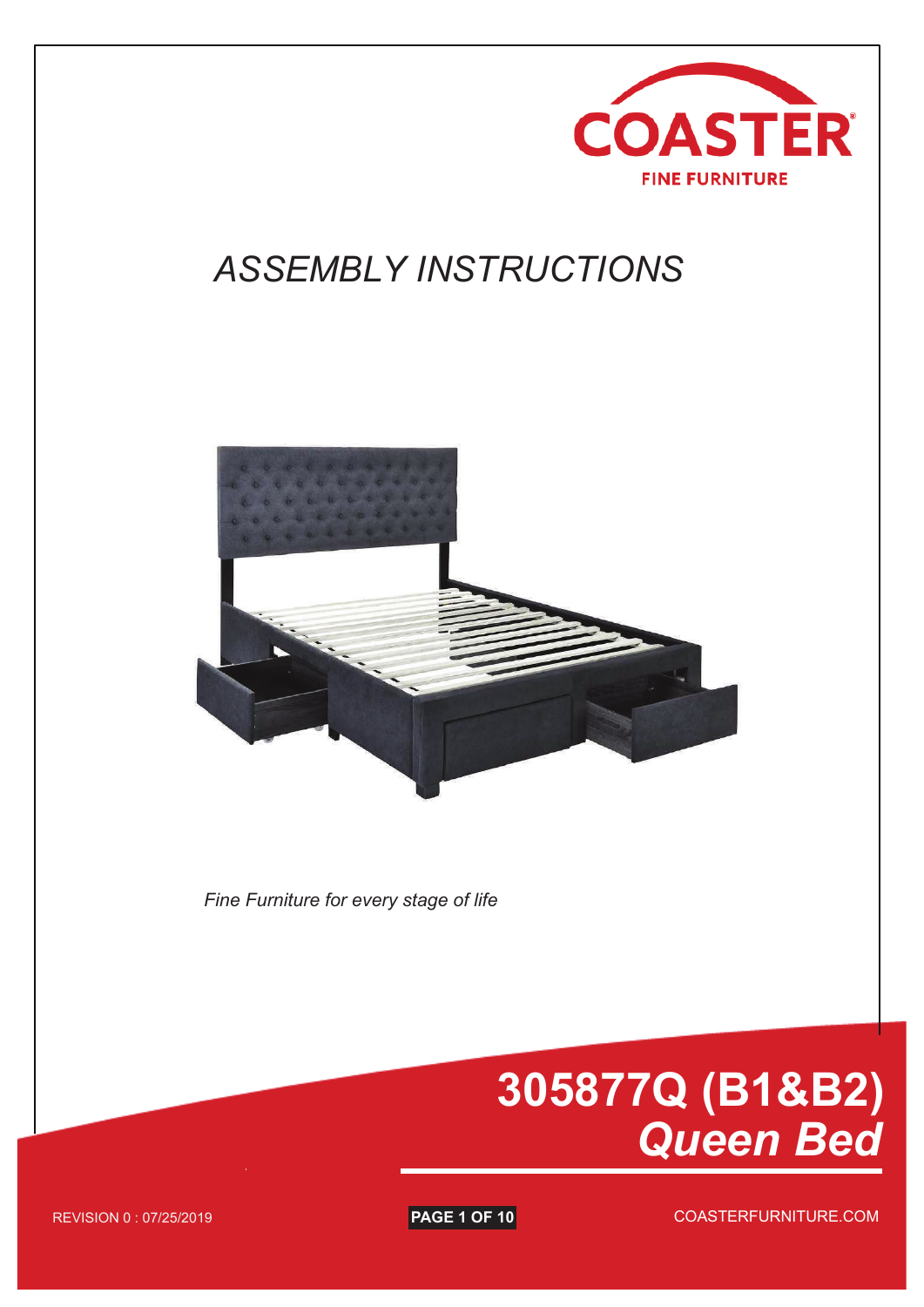### **ASSEMBLY INSTRUCTIONS**



#### **ASSEMBLY TIPS:**

- 1. Remove hardware from box and sort by size.
- 2. Please check to see that all hardware and parts are present prior to start of assembly.
- 3. Please follow attached instructions in the same sequence as numbered to assure fast & easy assembly.

**PARTS IDENTIFICATION**



#### **WARNING!**

1. Don't attempt to repair or modify parts that are broken or defective. Please contact the store immediately.

2. This product is for home use only and not intended for commercial establishments.





| <b>B1 (BOX 1)</b> |                                                   |  |      |             |                                                           |                                                |        |  |  |  |
|-------------------|---------------------------------------------------|--|------|-------------|-----------------------------------------------------------|------------------------------------------------|--------|--|--|--|
| A                 | <b>HAEDBOARD PANEL</b>                            |  | 1PC  | F           | <b>DRAWER RIGHT SIDE</b><br><b>PANEL (WITH "F" LABEL)</b> |                                                | 4PCS   |  |  |  |
| B                 | <b>LEFT HEADBOAD</b><br>LEG (WITH "L" LABEL)      |  | 1PC  | G           | <b>BOTTOM PANEL</b>                                       |                                                | 4PCS   |  |  |  |
| $\mathbf{C}$      | <b>RIGHT HEADBOARD</b><br>LEG (WITH "R" LABEL)    |  | 1PC  | H           | <b>DRAWER SUPPORT</b>                                     |                                                | 8PCS   |  |  |  |
| D                 | <b>DRAWER BACK PANEL</b><br>(WITH "D" LABEL)      |  | 4PCS | I.          | <b>CASTER WITH</b><br><b>SCREW</b>                        | <b>g</b> ende<br>gende<br>gende<br><b>kamp</b> | 16SETS |  |  |  |
| E.                | <b>DRAWER LEFT SIDE PANEL</b><br>(WITH "E" LABEL) |  | 4PCS | J           | <b>ROLL SLAT</b><br>(13 <sub>pcs</sub> )                  |                                                | 1SET   |  |  |  |
| <b>B2 (BOX 2)</b> |                                                   |  |      |             |                                                           |                                                |        |  |  |  |
| K                 | <b>DRAWER FRONT PANEL</b>                         |  | 4PCS | $\mathbf O$ | <b>BED RAIL</b><br><b>SUPPORT LEG</b>                     |                                                | 4PCS   |  |  |  |
| L                 | <b>FOOTBOARD FRAME</b>                            |  | 1PC  | P           | <b>CENTER RAIL</b>                                        |                                                | 1PC    |  |  |  |
| M                 | <b>FOOTBOARD LEG</b>                              |  | 2PCS | Q           | <b>CENTER RAIL SUPPORT</b><br><b>WITH LEVELER</b>         |                                                | 3PCS   |  |  |  |
| N                 | <b>BED RAIL</b>                                   |  | 2PCS |             |                                                           |                                                |        |  |  |  |
|                   |                                                   |  |      |             |                                                           |                                                |        |  |  |  |
|                   |                                                   |  |      |             |                                                           |                                                |        |  |  |  |
| <b>NOTE:</b>      |                                                   |  |      |             |                                                           |                                                |        |  |  |  |

#### **Phillips head screw driver is required in the assembly process; however, manufacturer does not provided this item.**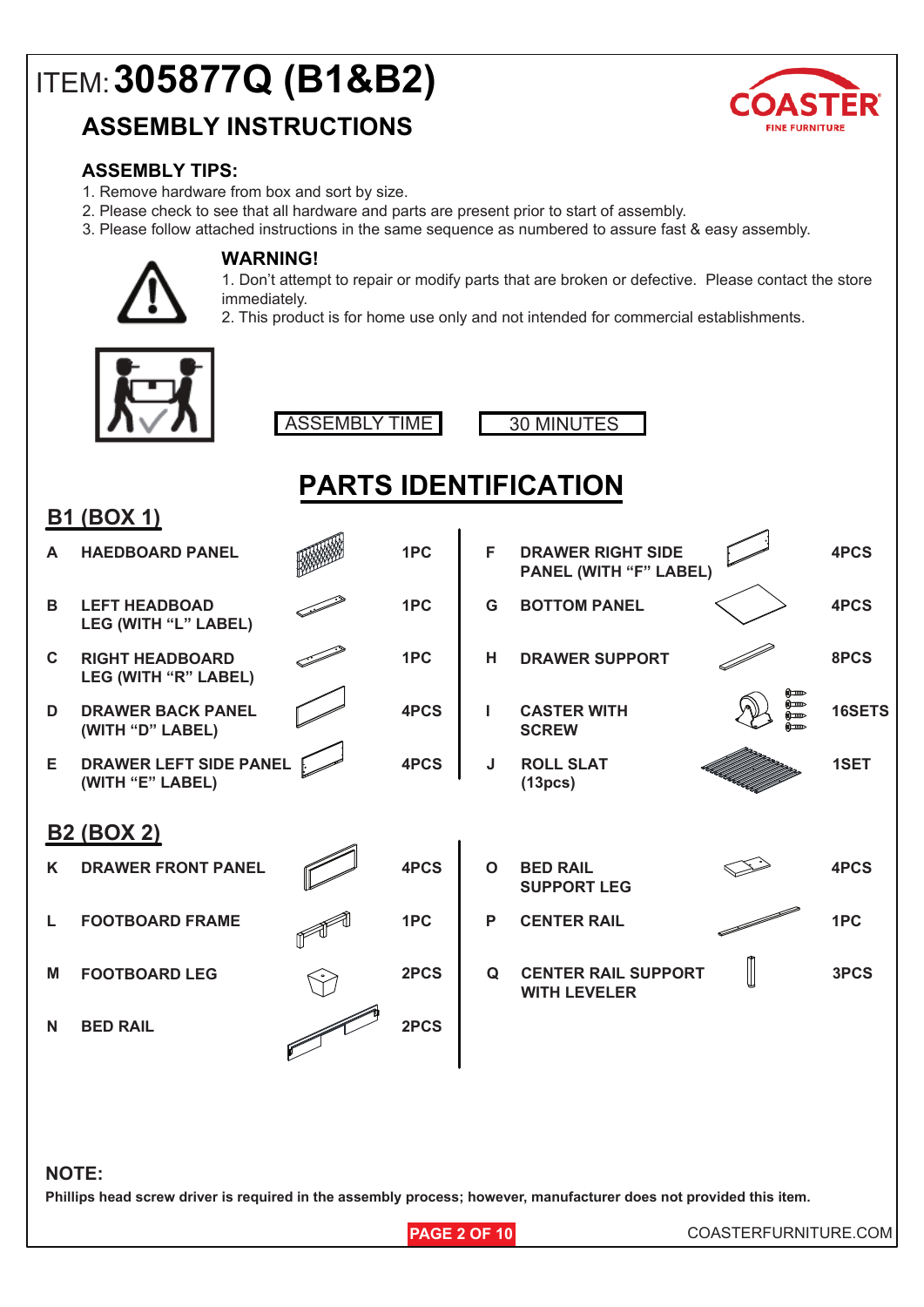

#### **ASSEMBLY TIPS:**

- 1. Remove hardware from box and sort by size.
- 2. Please check to see that all hardware and parts are present prior to start of assembly.
- 3. Please follow attached instructions in the same sequence as numbered to assure fast & easy assembly.



#### **WARNING!**

1. Don't attempt to repair or modify parts that are broken or defective. Please contact the store immediately.

2. This product is for home use only and not intended for commercial establishments.

### **HARDWARE IDENTIFICATION**

### **Z-B2 (BOX 2) - HARDWARE PACK IS LOCATED IN 305877Q (B2)**

| 1              | <b>SHORT BOLT</b><br>(M8 x 20MM - RBW)      | $\circledR$          | 8PCS  | 6              | <b>FLAT HEAD SCREW</b><br>(M4 x 32MM - RBW)    | (S) | 38PCS |
|----------------|---------------------------------------------|----------------------|-------|----------------|------------------------------------------------|-----|-------|
| $\overline{2}$ | <b>MEDIUM BOLT</b><br>(M6 x 35MM - RBW)     | $\circ$ ) $\circ$    | 16PCS | $\overline{7}$ | <b>WOOD DOWEL</b><br>(M8 x 30MM)               |     | 64PCS |
| 3              | <b>LONG BOLT</b><br>(M6 x 50MM - RBW)       | $\omega$ )) $\omega$ | 11PCS | 8              | <b>SMALL ALLEN WRENCH</b><br>(M4 x 65MM - BLK) |     | 1PC   |
| 4              | <b>LOCK WASHER</b><br>(15/64" X 13 Ø - RBW) | $\circled{0}$        | 14PCS | 9              | <b>BIG ALLEN WRENCH</b><br>(M5 x 65MM - BLK)   |     | 1PC   |
| 5              | <b>FLAT WASHER</b><br>(15/64" X 19 Ø - RBW) | $\emptyset$          | 14PCS |                |                                                |     |       |
|                |                                             |                      |       |                |                                                |     |       |

#### **NOTE:**

**Phillips head screw driver is required in the assembly process; however, manufacturer does not provided this item.**

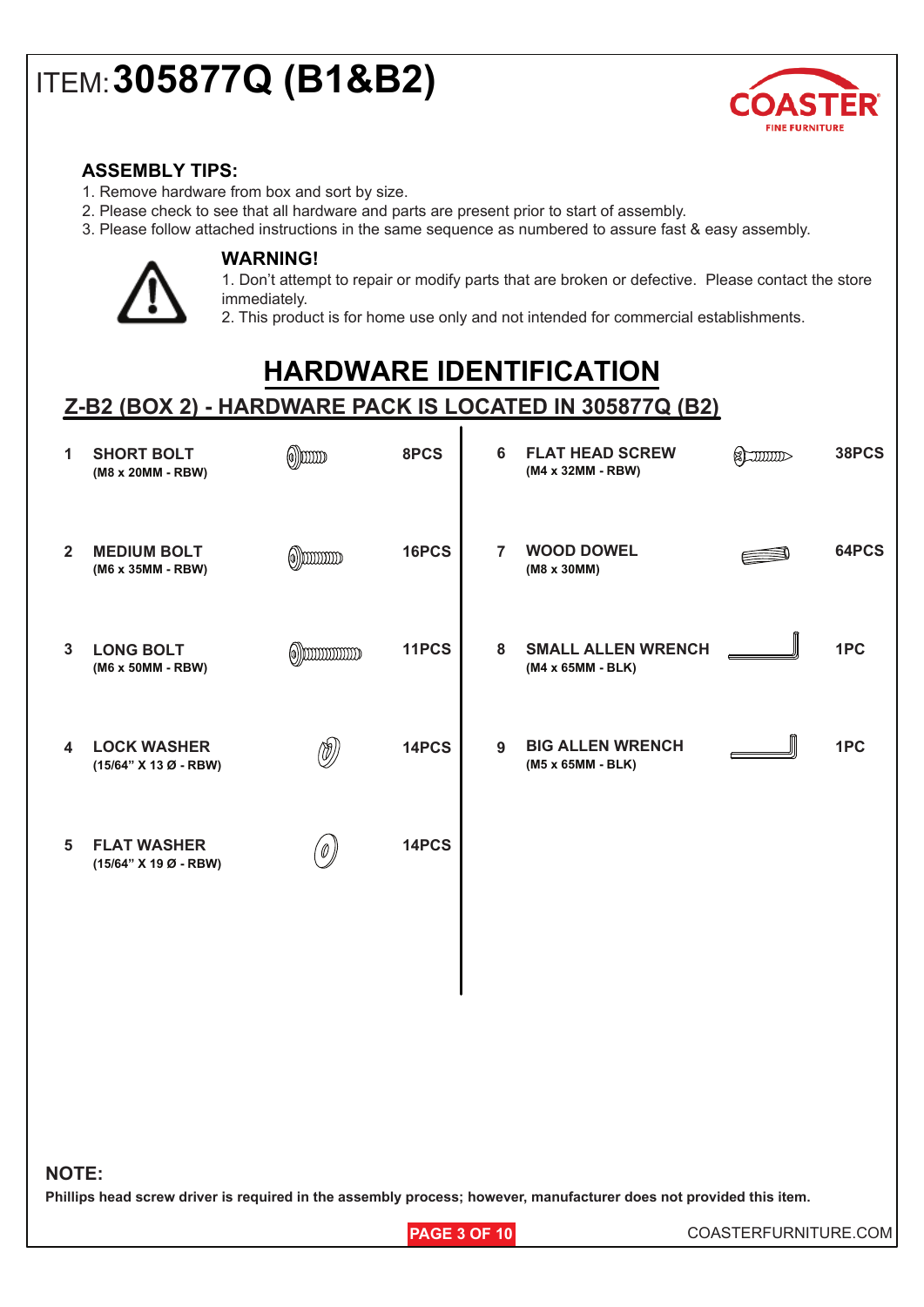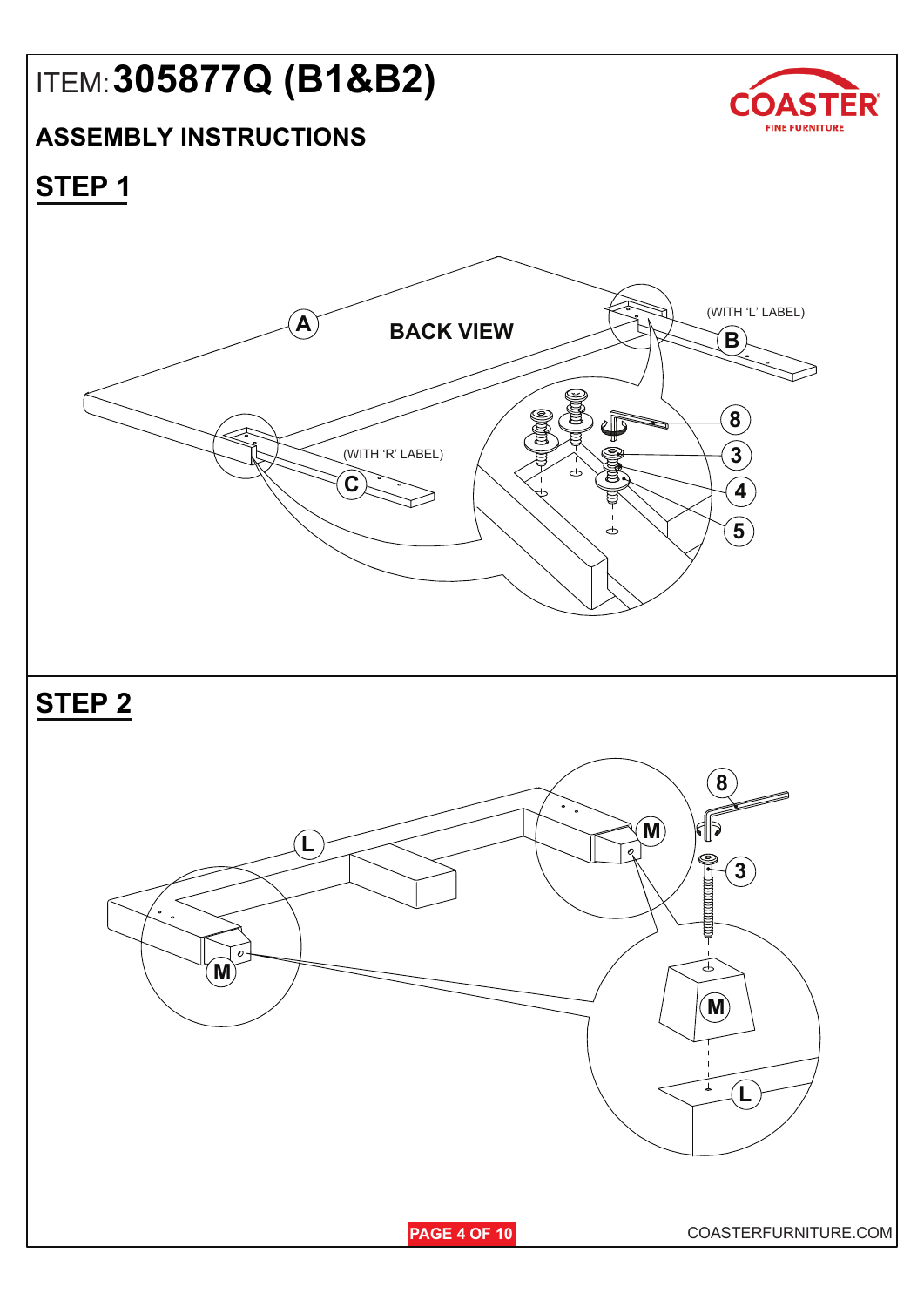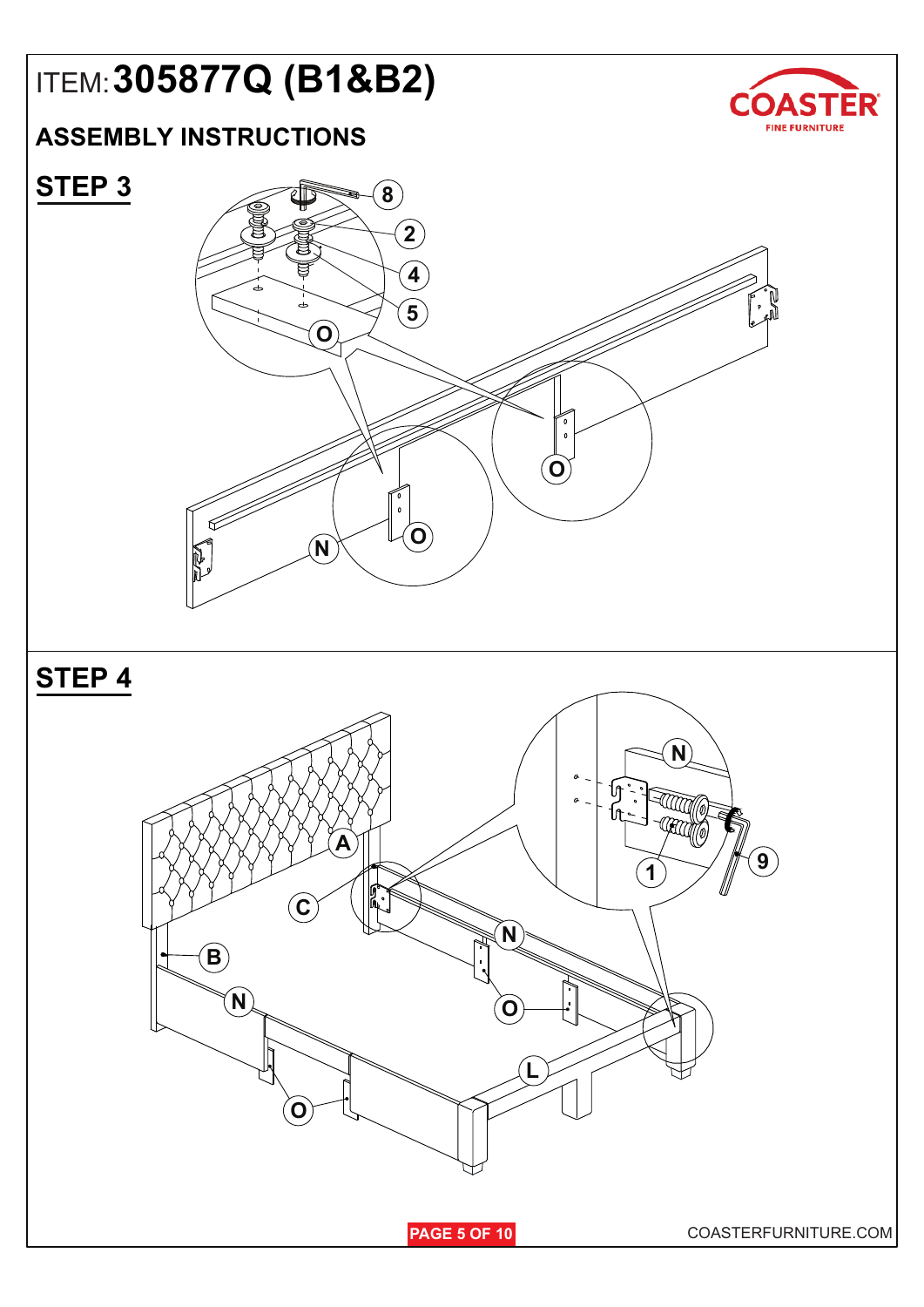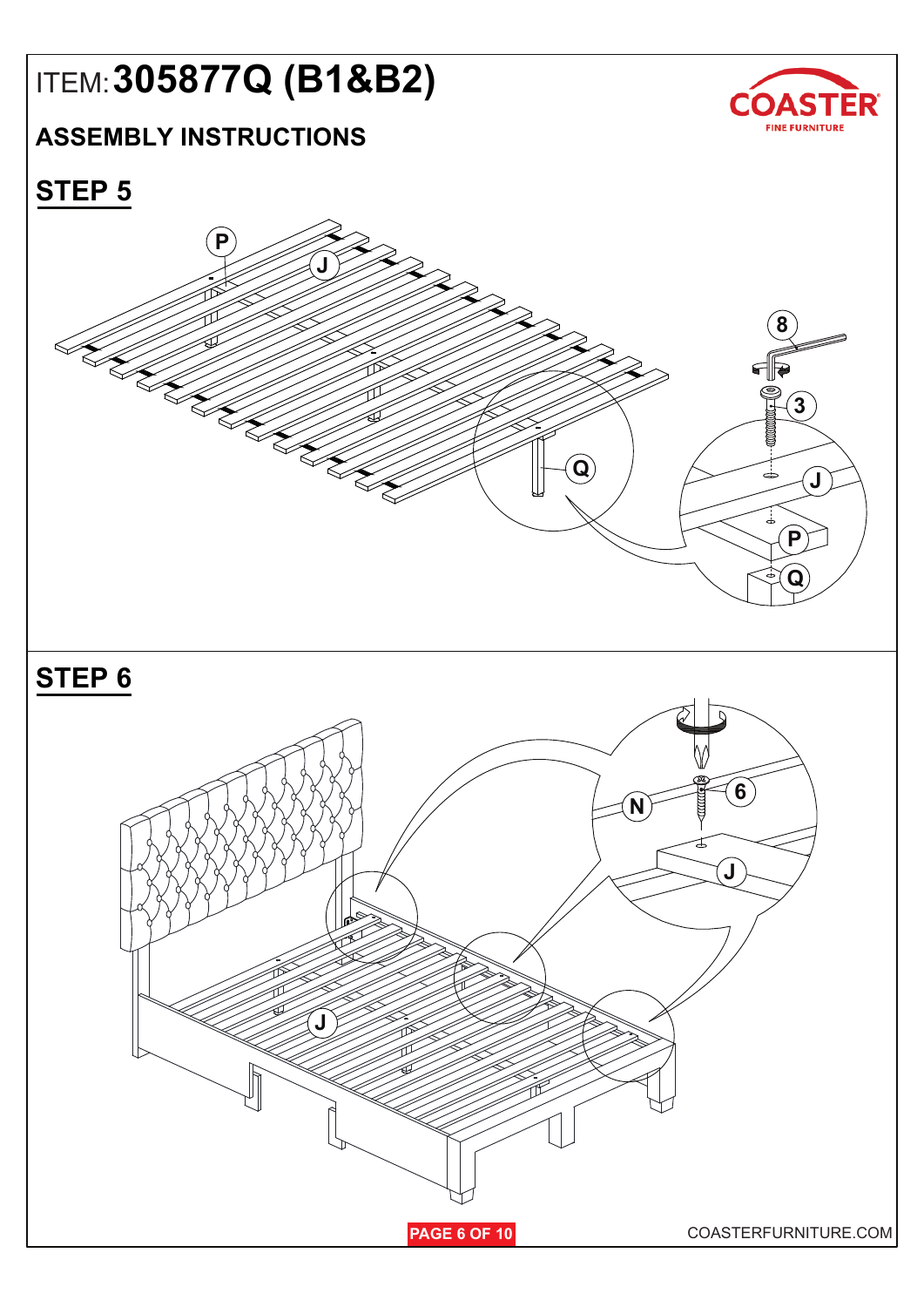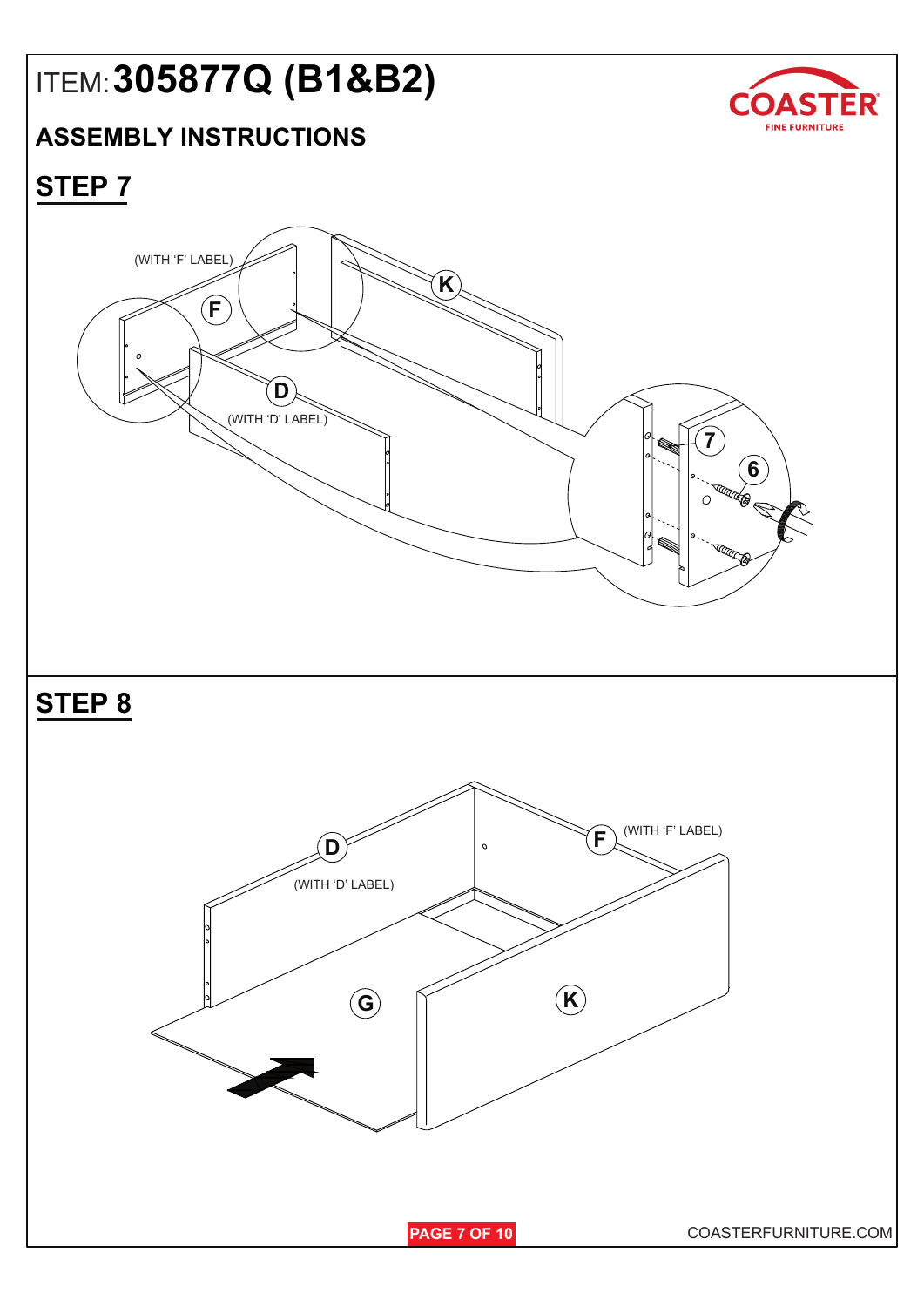### **ASSEMBLY INSTRUCTIONS**



### **STEP 9**

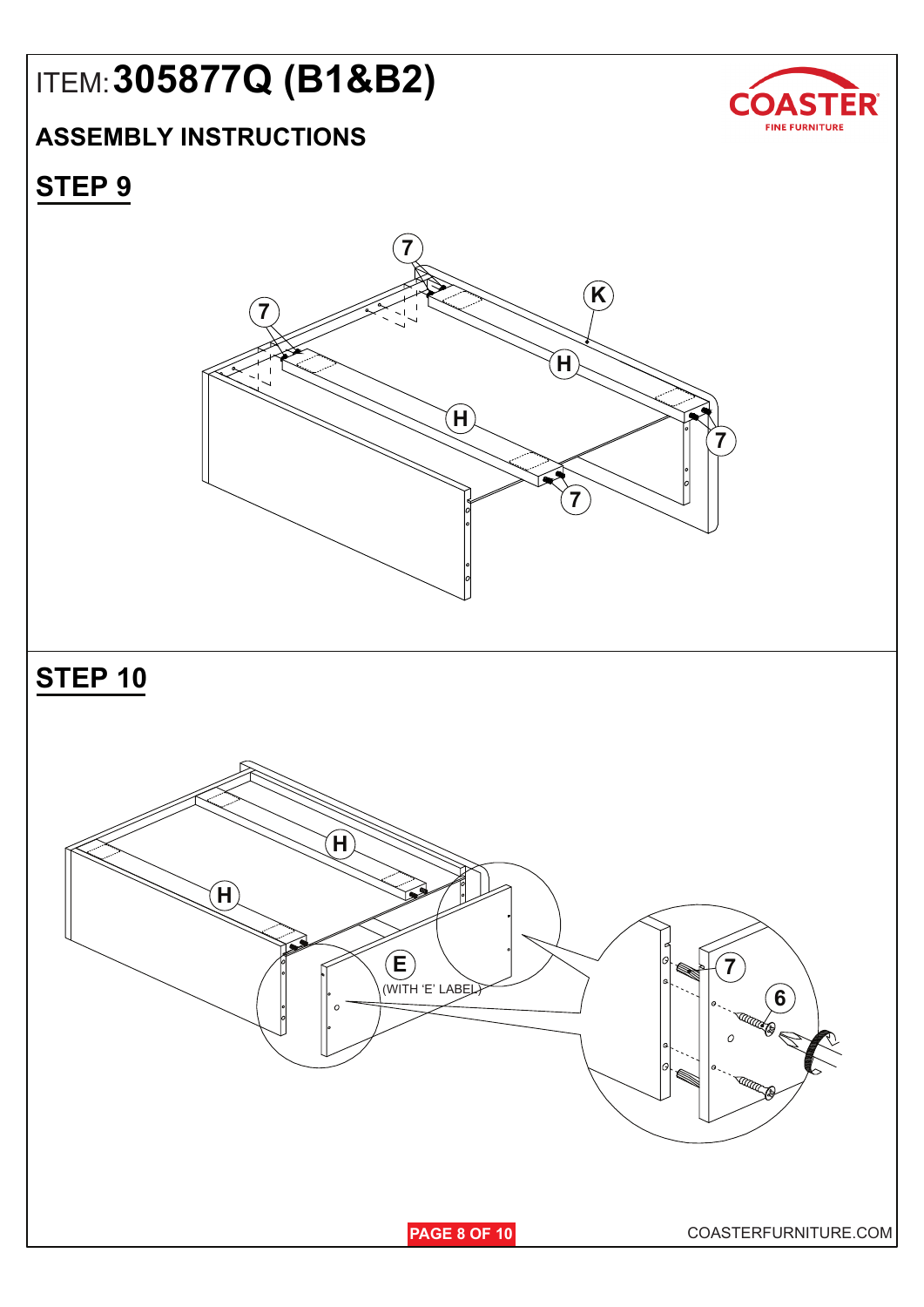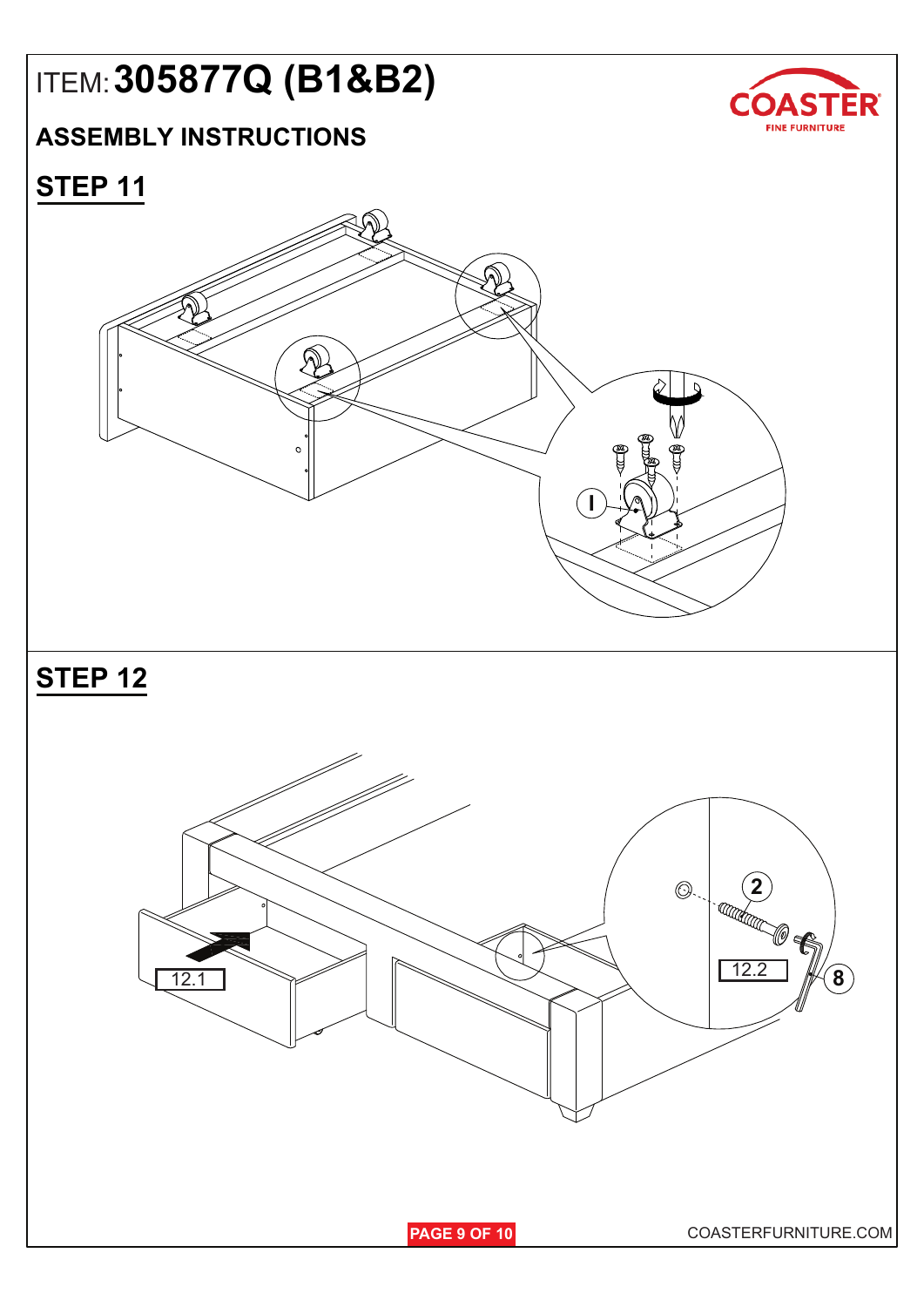### **ASSEMBLY INSTRUCTIONS**

## **COMPLETE STEP 13**